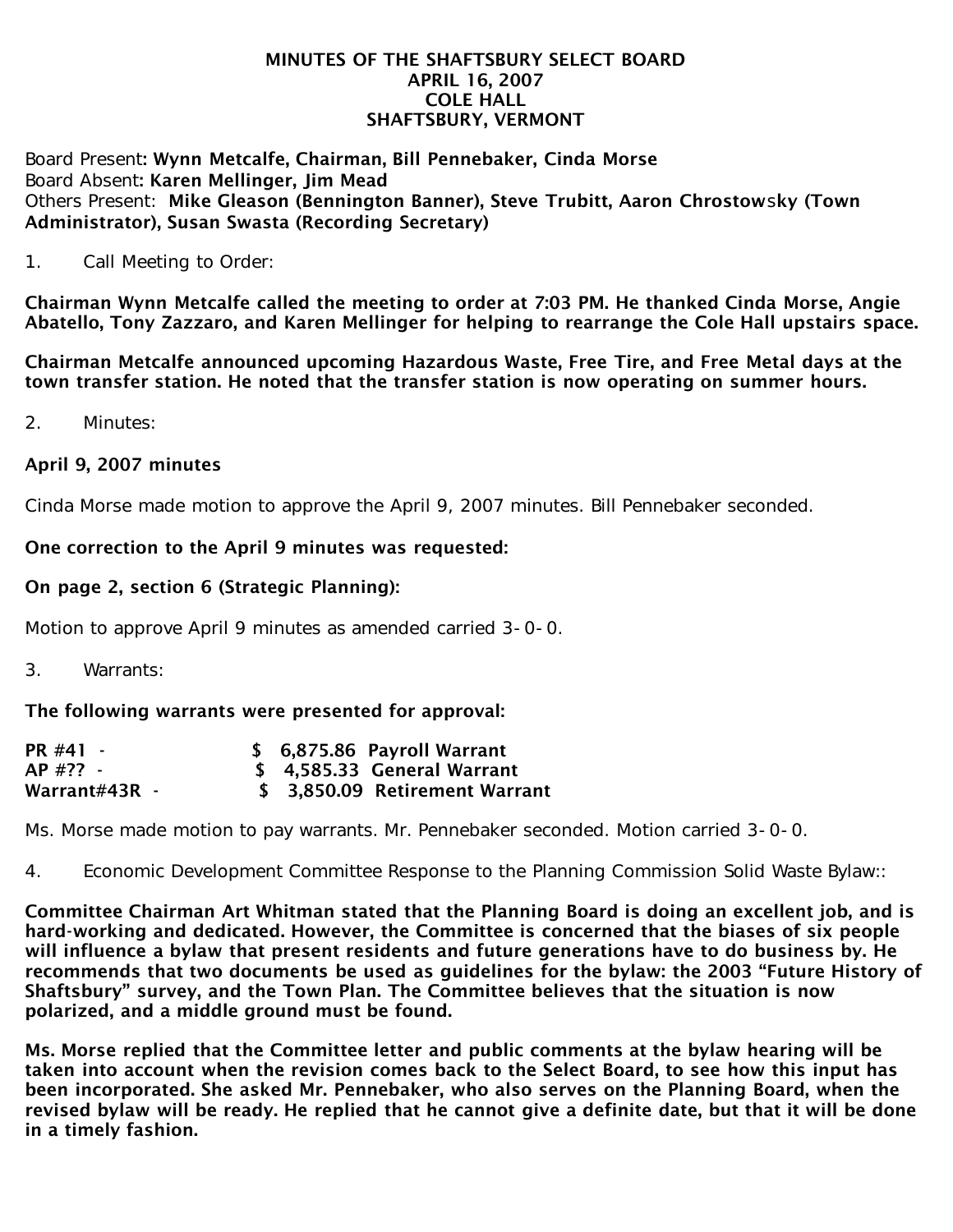There was a discussion of what is being included in the bylaw revision. Mr. Pennebaker stated that Chapter 17 issues and solid waste are being addressed, along with minor changes, but not new zoning issues that have come up. Matters like a noise ordinance and kennels require more study. Chairman Metcalfe stated that the Select Board will provide leadership to make sure the new bylaw is for everyone. Mr. Whitman said that the Committee is willing to help in any way possible.

5. Open Box Culvert Bids:

Aaron Chrostowsky opened two bids for a box culvert. He noted that there are no bids from Peckham because they are no longer doing box culverts. The bids are from CSI, for \$35,586.00, and from Calco, for \$38,996.00. There was a discussion of project financing, which is on budget.

Mr. Pennebaker made motion to award the box culvert bid to CSI. Ms. Morse seconded. Motion carried  $3 - 0 - 0$ .

6. Transfer Station/Pay As You Throw (PAYT) Update:

Mr. Pennebaker reported that PAYT revenue is where we would expect it to be. PAYT is not generating quite enough to cover expenses, but is paying for itself, with a little extra. There was a discussion of bag weights. Mr. Chrostowsky said that bags are not being weighed because the attendant has a good eye and the weighing equipment is antiquated. He would like to get a better scale so that bags can be spot checked and records can be kept.

Board members agreed that it is a good idea to look into acquiring a scale if one can be found that is easy and quick to use and does not cost too much. There was a discussion of transfer station costs. Utility costs are higher than expected, probably because of heat for the shed, but other operating costs are lower than budgeted. The management fee is over the budgeted amount because it was increased by \$10,000.

7. Howard Park Issues:

Chairman Metcalfe stated that he and Mr. Chrostowsky are still working on Howard Park issues, so the Board will revisit this topic. He would also like to see if Board members have been successful at getting people to serve on committees.

8. Traffic Study:

Mr. Chrostowsky reported that he had spoken with several people concerning a traffic study as related to TAM transfer station issues. There had been discussion of lowering the speed on Airport Road and of making North Road one way. He stated that it would cost \$3000 to \$5000 for a study that would do traffic counts and analysis on the two roads, seek public input from residents and major actors, and study accident history and safety issues.

Mr. Chrostowsky said that he had talked to Amy Gamble in Montpelier concerning having the state do a study of lowering the speed limit on Rte. 7A in the area of those intersections. He also reported that he had found some accident data, and there have not been many accidents on North and Airport roads. Chairman Metcalfe suggested putting together a bid for a traffic study.

Mr. Pennebaker stated that Trevor Mance told him that TAM trucks have no problem making the turn from Airport Road, so this is more an issue of general safety. He suggested looking at speed reduction heading north on 7A.

Chairman Metcalfe said that it would do no harm to get bids; if the price were around \$3,000, it